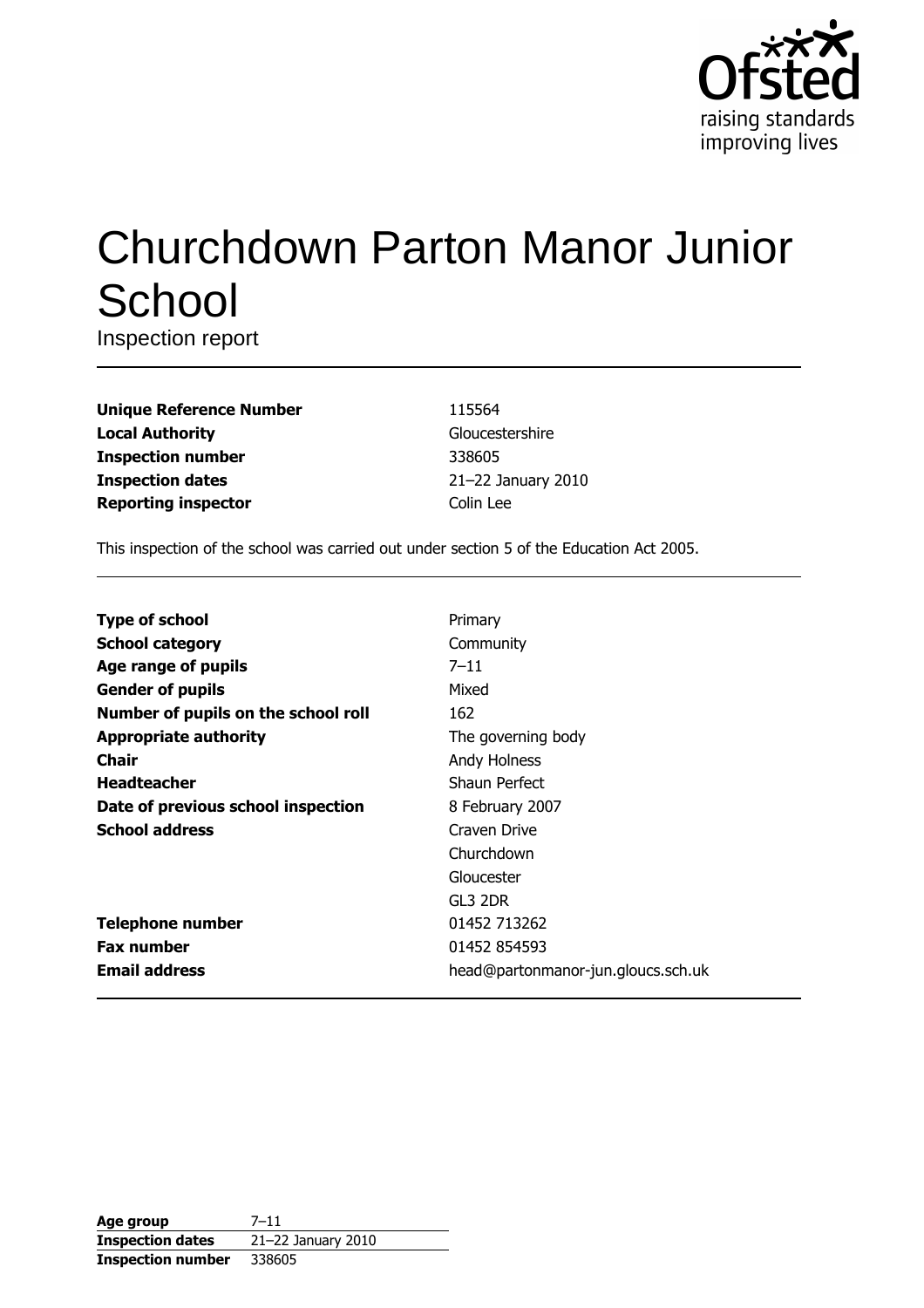The Office for Standards in Education, Children's Services and Skills (Ofsted) regulates and inspects to achieve excellence in the care of children and young people, and in education and skills for learners of all ages. It regulates and inspects childcare and children's social care, and inspects the Children and Family Court Advisory Support Service (Cafcass), schools, colleges, initial teacher training, work-based learning and skills training, adult and community learning, and education and training in prisons and other secure establishments. It rates council children's services, and inspects services for looked after children, safequarding and child protection.

Further copies of this report are obtainable from the school. Under the Education Act 2005, the school must provide a copy of this report free of charge to certain categories of people. A charge not exceeding the full cost of reproduction may be made for any other copies supplied.

If you would like a copy of this document in a different format, such as large print or Braille, please telephone 08456 404045, or email enquiries@ofsted.gov.uk.

You may copy all or parts of this document for non-commercial educational purposes, as long as you give details of the source and date of publication and do not alter the documentation in any way.

Royal Exchange Buildings St Ann's Square Manchester M2 7LA T: 08456 404045 Textphone: 0161 618 8524 E: enquiries@ofsted.gov.uk W: www.ofsted.gov.uk © Crown copyright 2010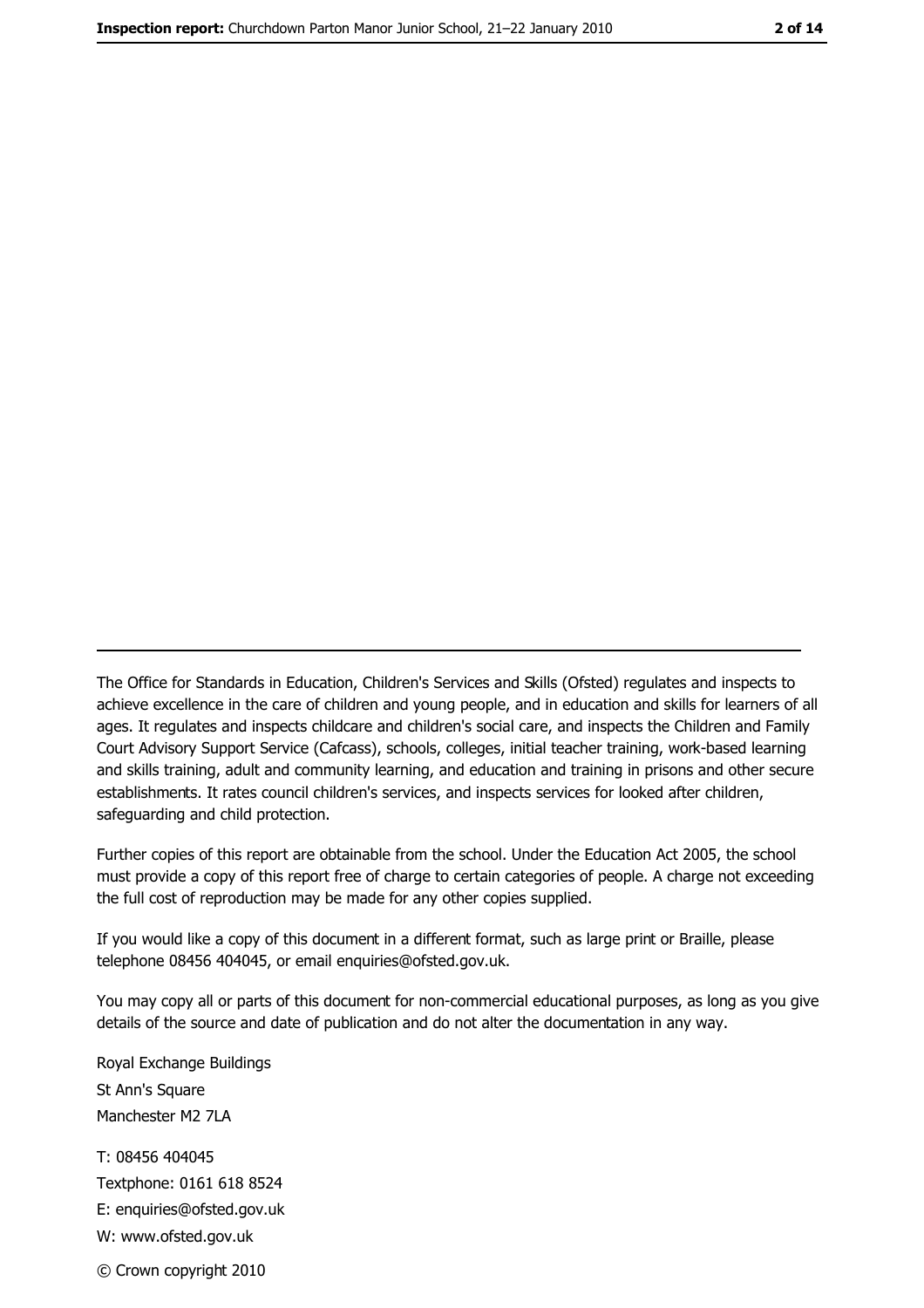# **Introduction**

This inspection was carried out by three additional inspectors. The inspectors spent ten and a half hours looking at learning, visiting 24 lessons and observing nine teachers and two teaching assistants. They held meetings with governors, staff and groups of pupils. They observed the school's work, and looked at the data the school has collected on pupils' attainment and progress, the school strategic plan, lesson and curriculum planning and procedures for keeping pupils safe. Fifty parental questionnaires were returned and scrutinised by the inspection team, who also spoke with a number of parents.

The inspection team reviewed many aspects of the school's work. It looked in detail at the following:

- pupils' attainment and progress in mathematics  $\blacksquare$
- the use of the whole curriculum for developing pupils' literacy, numeracy and  $\blacksquare$ information and communication technology skills
- teachers' use of information from assessment in the planning of pupils' learning.  $\blacksquare$

# **Information about the school**

The school is smaller than average. Pupils are taught in two single-age classes in both Years 3 and 6, a Year 4 class and two mixed-age classes of Year 4 and 5 pupils. Most of the pupils are from White British backgrounds. A small minority are from Traveller families. The current proportion of pupils with special educational needs and/or disabilities is well above average, with significant numbers having moderate learning difficulties, behavioural, emotional and social difficulties or speech, language and communication difficulties. The proportion with a statement of special educational needs is average. The headteacher was appointed in September 2007.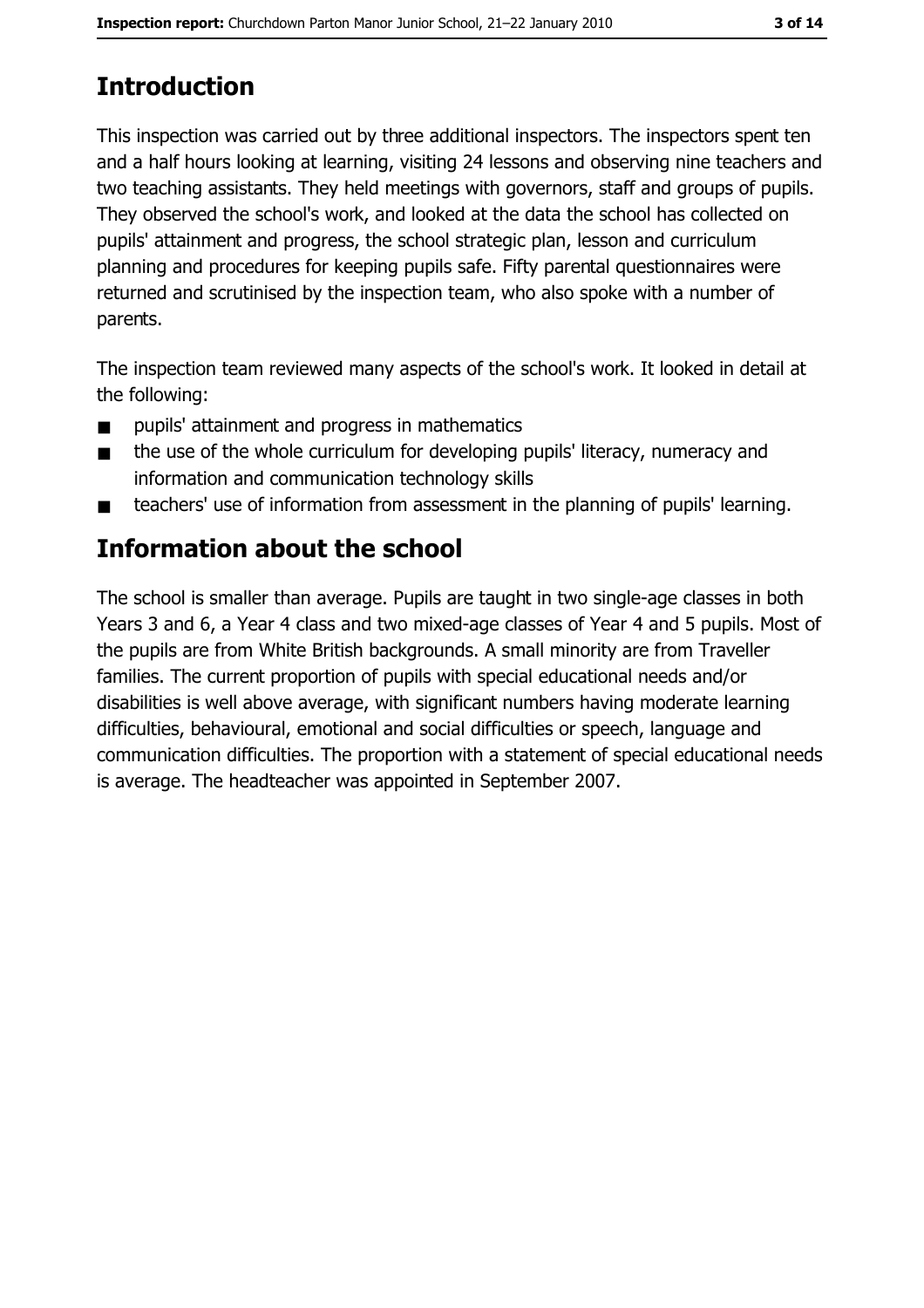# **Inspection judgements**

## Overall effectiveness: how good is the school?

#### The school's capacity for sustained improvement

## **Main findings**

This is a good school. Some of its features are outstanding, most notably the drive and ambition shown in its leadership and management and the exciting, innovative curriculum that has been developed. These, together with good teaching, are the main reasons for pupils achieving so well and really enjoying their education during their time at the school.

Parents and carers, teachers and pupils agree that the school has been transformed since the headteacher's appointment. Many improvements are linked to the way that staff have worked closely together to improve pupils' behaviour and make radical changes to the curriculum. This has produced a better quality of learning for pupils and has led to them making good progress from low starting points in much of their academic and personal development. For some years, attainment at the start of Year 3 has been below average, and that of the most recent entrants was very low in reading and writing. Nevertheless, attainment by the end of Year 6 has risen sharply and is above average in English and science. Progress is slower in mathematics and attainment is only average, but there are signs that the emphasis placed on improving mathematical skills is gradually starting have a positive impact. This is one of the main reasons why pupils' achievement is good rather than outstanding.

Pupils' enjoyment stems from the knowledge that they are valued and contribute much to the school community. They love physical activity and have an outstanding understanding of its importance, together with healthy eating, as the basis for a healthy lifestyle. Pupils say they feel safe and cared for at school and this reflects the outstanding quality of the care, guidance and support given to all pupils. Amongst the other outcomes in pupils' personal development, their good behaviour is particularly important because it contributes to the good working atmosphere in lessons. Teaching and learning are consistently good. Senior leaders have focused on improving the quality of teaching and creating ways for teachers to work with and learn from one another. This has led to teachers deciding to plan the curriculum in a new, exciting way. Subjects are linked together in topics, as they are in many schools. The difference here is how each topic is broken down into two-week blocks, with the first week spent on basic skills followed by a second week where these skills are applied in imaginative, creative learning activities. Pupils' learning is aided by target setting in literacy and numeracy. However, these targets are not always changed as soon as a pupil is ready for a new one, nor are pupils encouraged to record when they achieve a target. This can slow down progress, particularly in mathematics.

The outstanding leadership and management is the driving force behind the improving picture of attainment and teaching. The rapid rate of these improvements shows the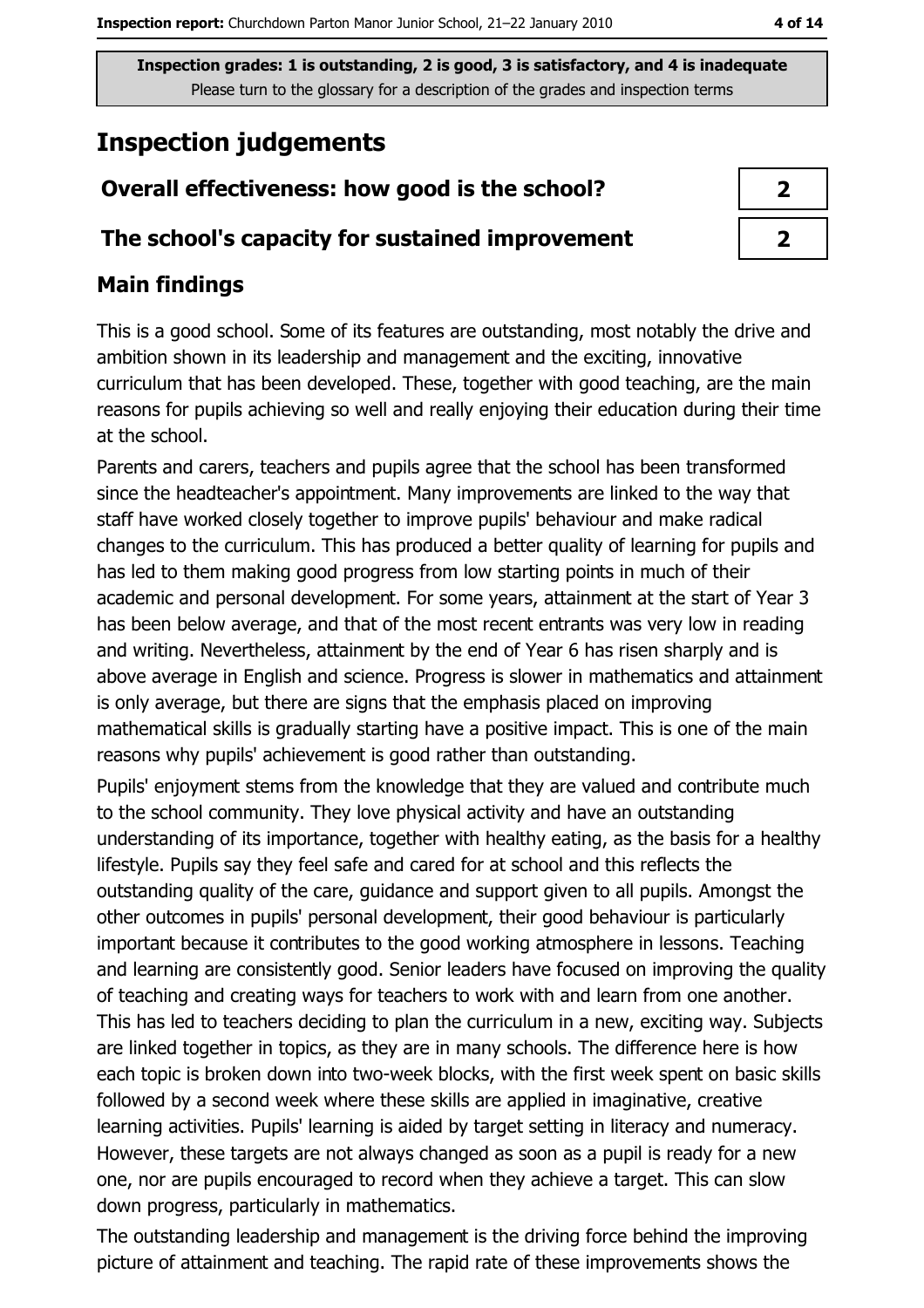school has a good capacity for further improvement in the future. The new curriculum has led to staff teams being created for leadership of different areas of learning. This collective approach works well. It makes self-evaluation a process carried out by everyone and, consequently, the school knows itself well. It knows, for example, that the low attainment at the start of Year 3 requires the teachers of this year group to adopt approaches to teaching early literacy skills that have not been needed before. This has raised a training need for the teachers concerned in order that the good literacy progress already evident in Year 3 can be increased even more and pupils can reach the attainment levels expected at the start of Year 4. The school has established outstanding partnerships with parents and carers, and with a wide range of educational and community organisations. The impact of these close working links is considerable and of great benefit to both pupils and staff.

## What does the school need to do to improve further?

- Raise attainment and increase progress, particularly in mathematics, by  $\blacksquare$ encouraging pupils to record their progress towards achieving their specific targets and by setting new targets as soon as pupils are ready for them.
- Provide professional development opportunities for the teachers of the youngest  $\blacksquare$ pupils to enable them to develop their understanding of the teaching and learning of early literacy skills.

#### **Outcomes for individuals and groups of pupils**

Parents and carers are confident that their children make good progress, and the inspection shows this to be true of all groups of pupils, notwithstanding the fact that good progress in mathematics is only just starting to be evident. In many lessons, pupils' attainment was seen to be above levels expected of their age. For example, many pupils in a Year 6 information and communication technology (ICT) lesson showed advanced computing skills as they created a sophisticated layout for the front page of a newspaper. The lead article on this page was a piece of journalistic writing that the pupils had produced to report the death of King Duncan as part of their study of Macbeth. The good quality of many pupils' writing, and the confidence with which the pupils talked about their work, showed literacy skills to be clearly above average. This showed that the recent concentration on improving pupils' skills in writing across the school is successfully raising attainment. Although the inspection occurred during a week when lessons focused on basic skills, inspectors' scrutiny of topic work, many displays around the school and incidental evidence from events, such as assemblies, confirmed that pupils achieve well in areas such as art, music and history.

All groups of pupils achieve well in relation to their prior attainment. These include the gifted and talented pupils as well as those with special educational needs and/or disabilities. The latter's consistent progress owes much to the good quality of support from teaching assistants. Fluctuations in the progress of Traveller pupils are minimised by highly effective specialist support and the ongoing contact, support and work

 $\overline{2}$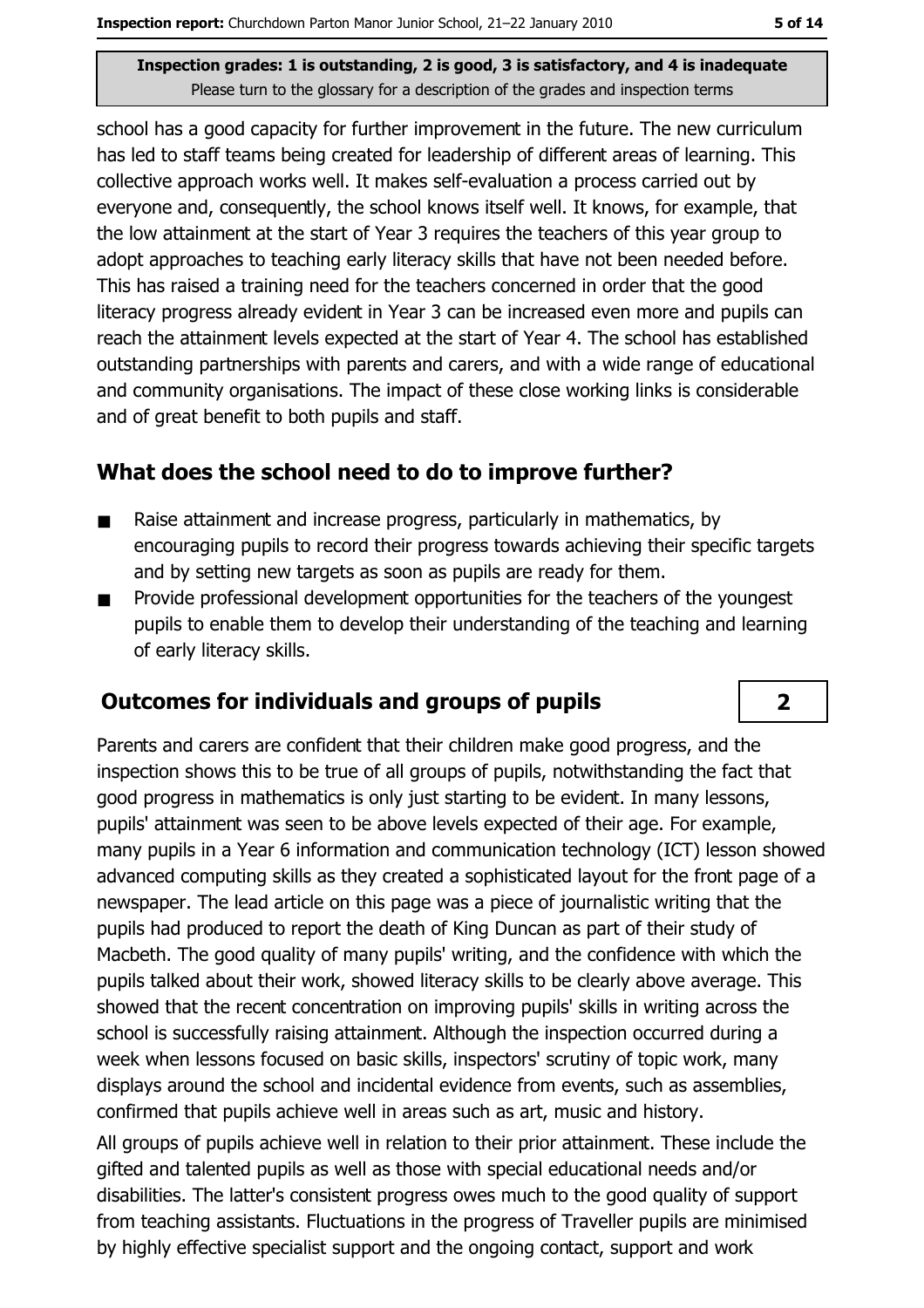programmes provided by the school and the support service when the pupils are absent. Pupils appreciate the way they are consulted about school life, both formally through questionnaires and in weekly class councils. They know that they make a difference. They recognise, for example, how important the new playground rules are important for helping everyone to enjoy playtimes. Pupils are eager to contribute to school life, and those with specific responsibilities, such as school councillors or playground mediators, carry out their duties very conscientiously. Pupils have a good understanding for their age of other cultures and faith groups. They talk extremely knowledgeably about the importance of healthy eating and are keen to take regular exercise. The outcomes in academic and personal development mean that pupils are well prepared for the next stage in their education.

| These are the grades for pupils' outcomes |  |  |  |
|-------------------------------------------|--|--|--|
|-------------------------------------------|--|--|--|

| Pupils' achievement and the extent to which they enjoy their learning<br>Taking into account:                             | 2              |
|---------------------------------------------------------------------------------------------------------------------------|----------------|
| Pupils' attainment <sup>1</sup>                                                                                           | $\overline{2}$ |
| The quality of pupils' learning and their progress                                                                        | $\mathcal{P}$  |
| The quality of learning for pupils with special educational needs and/or<br>disabilities and their progress               | $\overline{2}$ |
| The extent to which pupils feel safe                                                                                      | 1              |
| <b>Pupils' behaviour</b>                                                                                                  | $\mathbf{z}$   |
| The extent to which pupils adopt healthy lifestyles                                                                       | 1              |
| The extent to which pupils contribute to the school and wider community                                                   | $\overline{2}$ |
| The extent to which pupils develop workplace and other skills that will<br>contribute to their future economic well-being | $\mathbf{z}$   |
| Taking into account:<br>Pupils' attendance <sup>1</sup>                                                                   | 2              |
| The extent of pupils' spiritual, moral, social and cultural development                                                   | $\mathbf{2}$   |

## How effective is the provision?

A cornerstone of the good teaching is the use of information from assessment to plan the next stages in pupils' learning. This ensures that pupils have tasks that are matched well to their different abilities. Regular reviews of pupils' progress lead to creation of

The grades for attainment and attendance are: 1 is high; 2 is above average; 3 is broadly average; and 4 is low.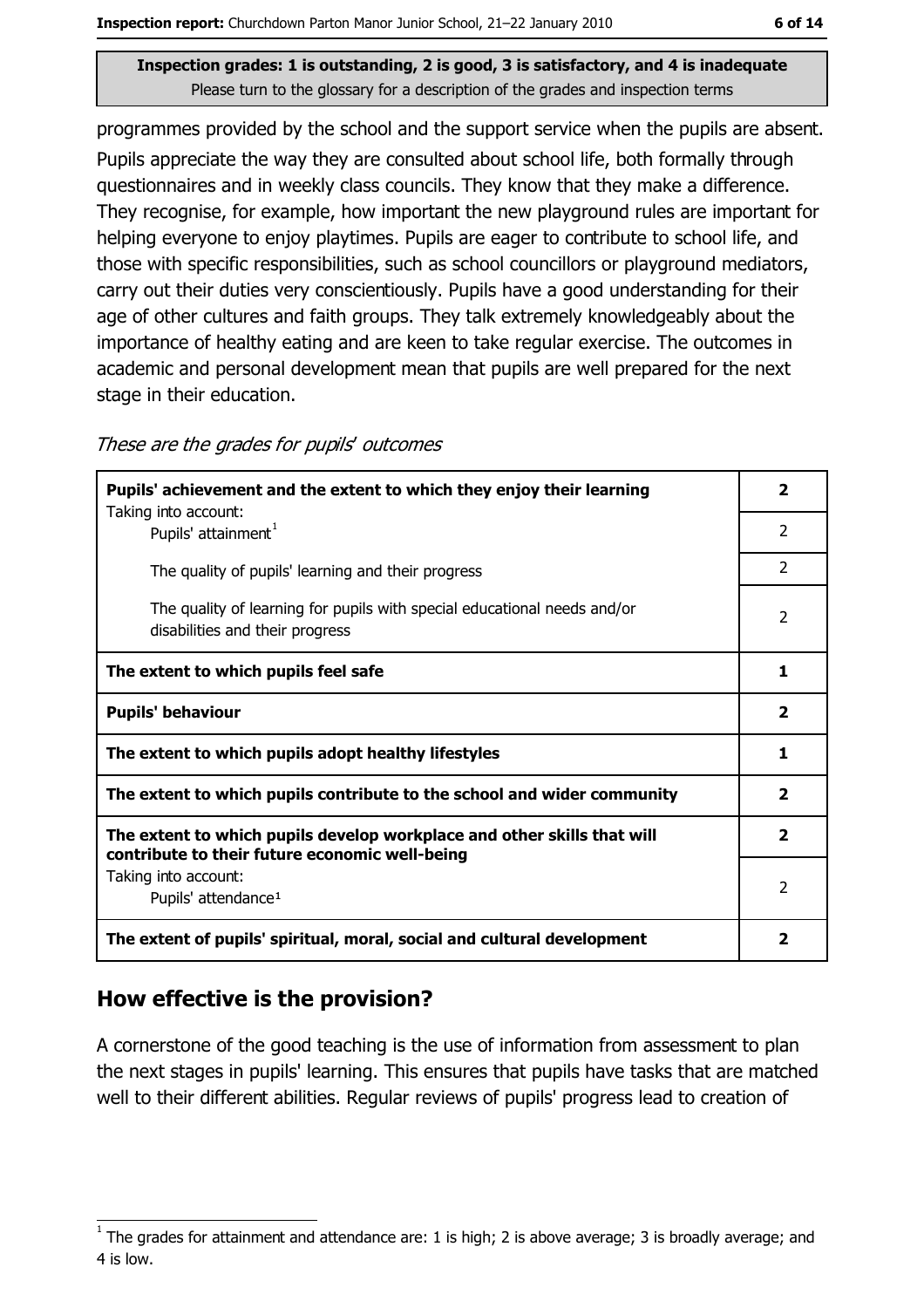well-planned programmes to help those falling behind or finding learning difficult, and the success of this provision is constantly evaluated. Teachers' high expectations of pupils' attitudes and behaviour produce a calm, productive working atmosphere in lessons. Pupils assess how well they have achieved the lesson objective that teachers have explained at the start of a lesson. In contrast, neither teachers nor pupils are considering how well pupils are progressing towards individual literacy and numeracy targets. This leads to delays before new targets are set and the effect of this is most marked in mathematics because it slows down progress.

The very detailed planning of the curriculum has many outstanding features. Many opportunities are provided for pupils to develop their literacy, numeracy and ICT skills through the topics. The topics themselves include carefully planned progressions over time in the skills of different subjects for example pupils gradually learn about the different ways of looking at evidence in history, or reading maps in geography, or learning to use different media in art. The creative arts in general are a strong element in the curriculum and pupils talk enthusiastically about their learning opportunities in about painting, sculpture, film making, photography, music and dance. The very practical approach to learning is aimed at many aspects of pupils' development, for example, learning stick dancing when studying Hinduism, producing a display of Gipsy Roma art to help understanding of Traveller lifestyles. There is a wealth of opportunities for educational visits and for pupils to work in school with visiting artists. These, like the many clubs and activities out of school hours, are very popular with all the pupils.

Like the curriculum, the outstanding quality of pastoral care, quidance and support impacts very well on pupils' personal development. The needs of any vulnerable pupils are fully met and there is extra help and support for these pupils whenever they need it. The school works tirelessly with outside agencies to extend support to pupils and families wherever it can.

| The quality of teaching                                                                                    |  |
|------------------------------------------------------------------------------------------------------------|--|
| Taking into account:<br>The use of assessment to support learning                                          |  |
| The extent to which the curriculum meets pupils' needs, including, where<br>relevant, through partnerships |  |
| The effectiveness of care, guidance and support                                                            |  |

These are the grades for the quality of provision

#### How effective are leadership and management?

The headteacher's initial audit of the school's strengths and areas for development provided a clear agenda for school improvement. All staff have responded by matching his drive and ambition and it is their commitment to teamwork and determination to make things happen that is producing so many successes. This is exemplified by the work of the teams who are responsible for different areas of the curriculum. They plan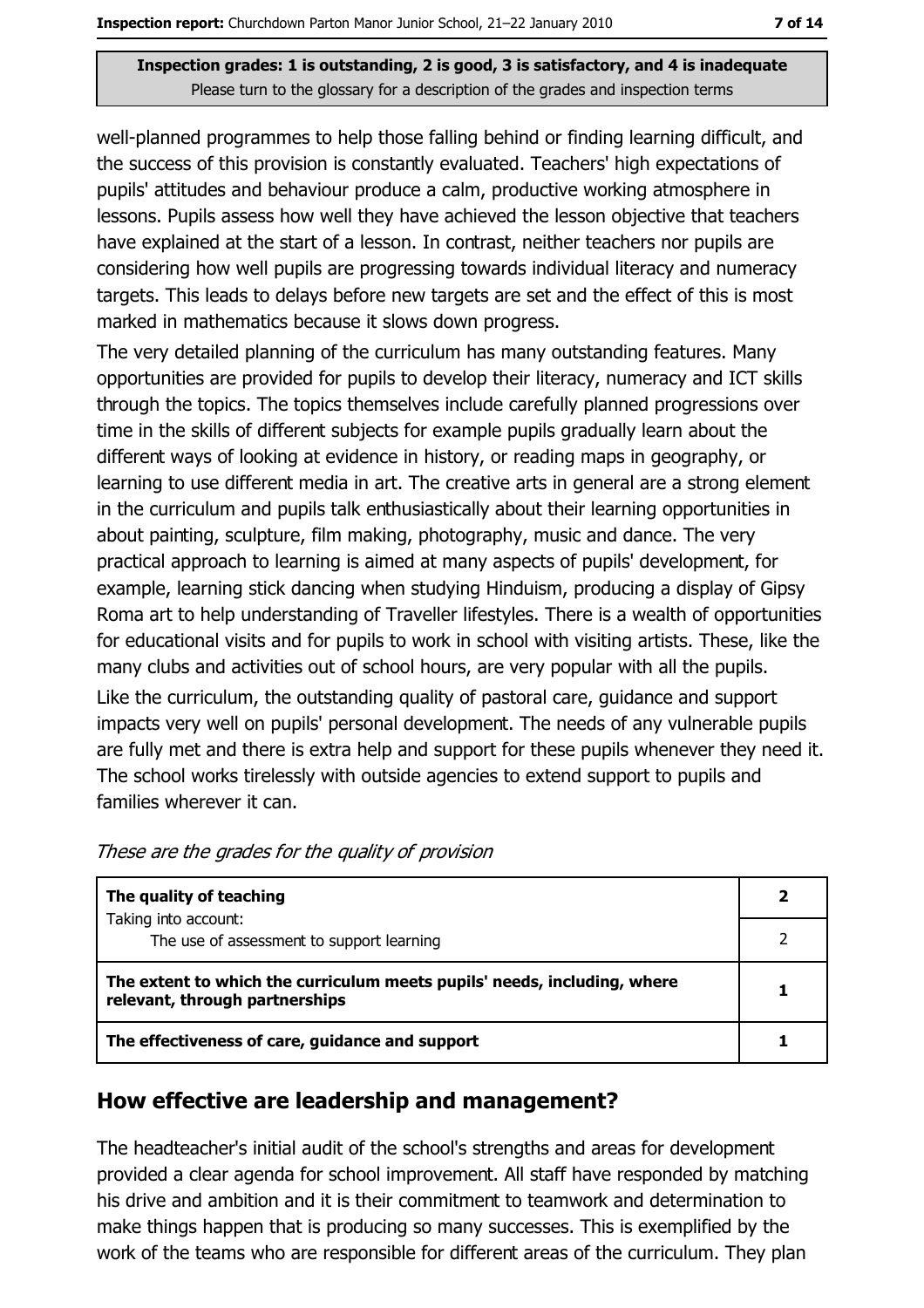together, they have developed excellent systems for assessing pupils' attainment and progress and they check that attainment and progress by monitoring and evaluating pupils' work together. They ensure that pupils of all abilities and interests have work that is challenging and meets their needs across the whole curriculum. All have a leadership and management role and all are outstanding in that role.

Senior leaders monitor rigorously the teaching and learning across the school. They work closely with class teachers in analysing the information about pupils' progress and constantly check how all pupils are progressing towards end-of-year targets that have been set for them. They have initiated a programme of opportunities for teachers to learn from one another so that best practice can be shared in order to maintain ongoing improvement in teaching.

Governance is good. The governing body monitors and evaluates school performance very thoroughly and contributes well to the strategic planning for improvement. Governors ensure that safeguarding arrangements are thorough and that staff are well trained and vigilant in their attention to health and safety, risk assessment and child protection issues. Governors and staff are very conscious of the need to promote equality and tackle discrimination and do this well, ensuring it permeates all aspects of school life.

The way that pupils contribute to the school community and life of the local and overseas communities reflects the school's good promotion of community cohesion. The school recognises that there is still work to do, so that pupils' understanding of other communities in the United Kingdom can be developed further.

| The effectiveness of leadership and management in embedding ambition and<br>driving improvement                                                                     | ı                       |
|---------------------------------------------------------------------------------------------------------------------------------------------------------------------|-------------------------|
| Taking into account:<br>The leadership and management of teaching and learning                                                                                      | 1                       |
| The effectiveness of the governing body in challenging and supporting the<br>school so that weaknesses are tackled decisively and statutory responsibilities<br>met | 2                       |
| The effectiveness of the school's engagement with parents and carers                                                                                                | 1                       |
| The effectiveness of partnerships in promoting learning and well-being                                                                                              | 1                       |
| The effectiveness with which the school promotes equality of opportunity and<br>tackles discrimination                                                              | $\overline{\mathbf{2}}$ |
| The effectiveness of safeguarding procedures                                                                                                                        | $\overline{\mathbf{2}}$ |
| The effectiveness with which the school promotes community cohesion                                                                                                 | $\overline{\mathbf{2}}$ |
| The effectiveness with which the school deploys resources to achieve<br>value for money                                                                             | 2                       |

These are the grades for leadership and management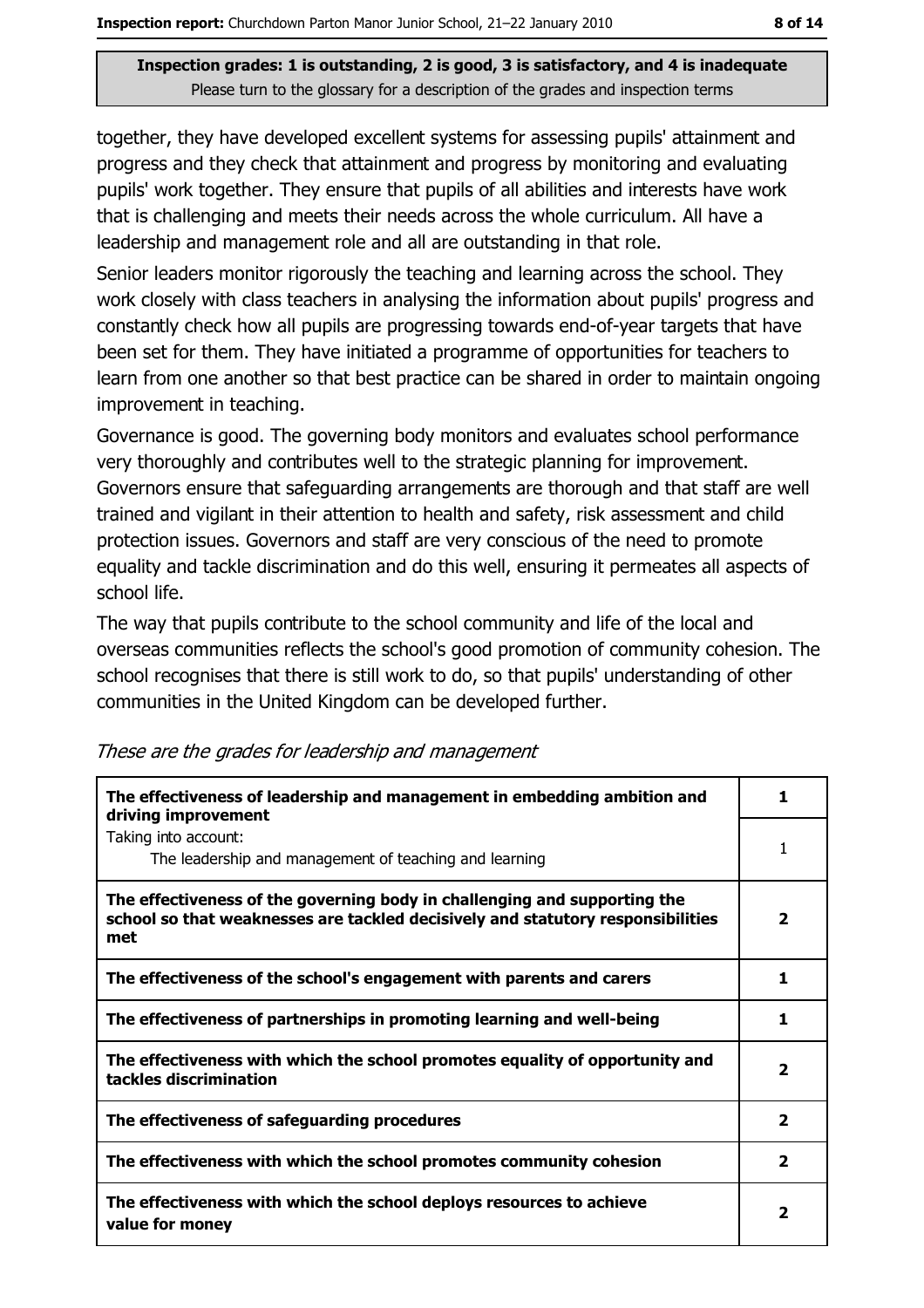#### **Views of parents and carers**

Most parents and carers who returned questionnaires or who spoke to the inspection team are very happy with the school and are supportive. They say their children enjoy school and make enough progress. Inspectors were very impressed by pupils' enjoyment of all that they do at school and saw that all pupils make good progress and attainment is rising. A quarter of the questionnaires had additional, positive comments. These all included a high level of praise for the headteacher's leadership. The inspection team found many outstanding features in leadership and management. There are very few negative comments other than a concern or opinion that in most cases is unique to an individual.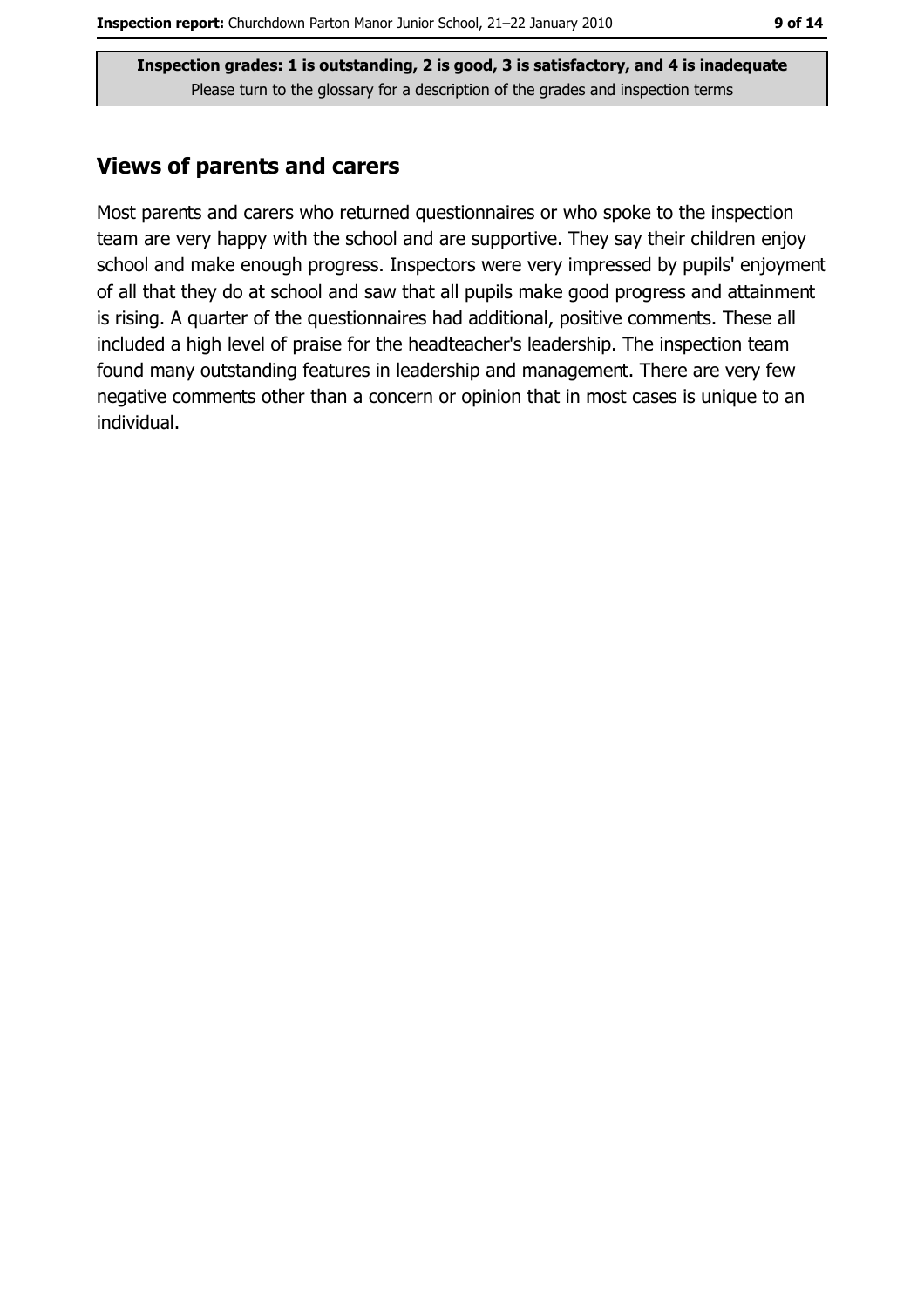#### Responses from parents and carers to Ofsted's questionnaire

Ofsted invited all the registered parents and carers of pupils registered at Churchdown Parton Manor Junior School to complete a questionnaire about their views of the school.

In the questionnaire, parents and carers were asked to record how strongly they agreed with 13 statements about the school.

The inspection team received 50 completed questionnaires by the end of the on-site inspection. In total, there are 162 pupils registered at the school.

| <b>Statements</b>                                                                                                                                                                                                                                       | <b>Strongly</b><br><b>Agree</b> |               | <b>Agree</b> |               | <b>Disagree</b> |                | <b>Strongly</b><br>disagree |                |
|---------------------------------------------------------------------------------------------------------------------------------------------------------------------------------------------------------------------------------------------------------|---------------------------------|---------------|--------------|---------------|-----------------|----------------|-----------------------------|----------------|
|                                                                                                                                                                                                                                                         | <b>Total</b>                    | $\frac{1}{2}$ | <b>Total</b> | $\frac{0}{0}$ | <b>Total</b>    | $\frac{0}{0}$  | <b>Total</b>                | $\frac{1}{2}$  |
| My child enjoys school                                                                                                                                                                                                                                  | 25                              | 50            | 23           | 46            | $\mathbf 0$     | 0              | $\mathbf{1}$                | $\overline{2}$ |
| The school keeps my child<br>safe                                                                                                                                                                                                                       | 29                              | 58            | 21           | 42            | $\mathbf 0$     | 0              | 0                           | $\mathbf 0$    |
| The school informs me<br>about my child's progress                                                                                                                                                                                                      | 19                              | 38            | 28           | 56            | 3               | 6              | 0                           | 0              |
| My child is making enough<br>progress at this school                                                                                                                                                                                                    | 16                              | 32            | 30           | 60            | 3               | 6              | 0                           | 0              |
| The teaching is good at this<br>school                                                                                                                                                                                                                  | 19                              | 38            | 31           | 62            | 0               | 0              | 0                           | 0              |
| The school helps me to<br>support my child's learning                                                                                                                                                                                                   | 20                              | 40            | 27           | 54            | $\overline{2}$  | 4              | 0                           | $\mathbf 0$    |
| The school helps my child to<br>have a healthy lifestyle                                                                                                                                                                                                | 23                              | 46            | 27           | 54            | $\mathbf 0$     | 0              | 0                           | $\mathbf 0$    |
| The school makes sure that<br>my child is well prepared for<br>the future (for example<br>changing year group,<br>changing school, and for<br>children who are finishing<br>school, entering further or<br>higher education, or<br>entering employment) | 20                              | 40            | 25           | 50            | $\mathbf{1}$    | $\overline{2}$ | $\mathbf 0$                 | $\mathbf 0$    |
| The school meets my child's<br>particular needs                                                                                                                                                                                                         | 18                              | 36            | 29           | 58            | 3               | 6              | $\Omega$                    | $\mathbf 0$    |
| The school deals effectively<br>with unacceptable behaviour                                                                                                                                                                                             | 30                              | 60            | 18           | 36            | $\overline{2}$  | 4              | 0                           | $\mathbf 0$    |
| The school takes account of<br>my suggestions and<br>concerns                                                                                                                                                                                           | 20                              | 40            | 26           | 52            | 3               | 6              | 0                           | 0              |
| The school is led and<br>managed effectively                                                                                                                                                                                                            | 28                              | 56            | 21           | 42            | $\mathbf{1}$    | $\overline{2}$ | $\mathbf 0$                 | 0              |
| Overall, I am happy with my<br>child's experience at this<br>school                                                                                                                                                                                     | 28                              | 56            | 20           | 40            | $\mathbf{1}$    | $\overline{2}$ | 0                           | 0              |

The table above summarises the responses that parents and carers made to each statement. The percentages indicate the proportion of parents and carers giving that response out of the total number of completed questionnaires. Where one or more parents and carers chose not to answer a particular question, the percentages will not add up to 100%.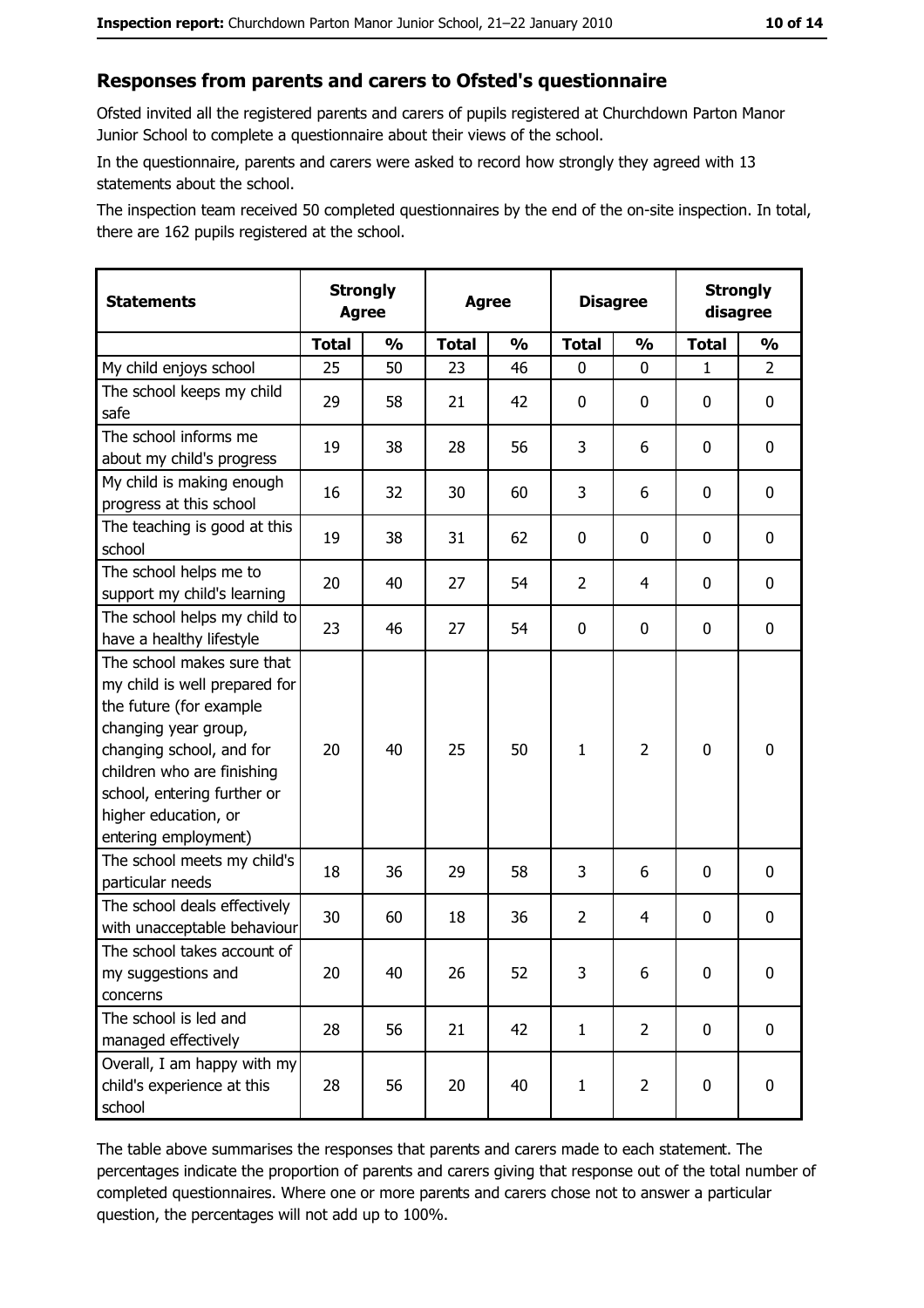# Glossary

| <b>Grade</b> | <b>Judgement</b> | <b>Description</b>                                                                                                                                                                                                               |
|--------------|------------------|----------------------------------------------------------------------------------------------------------------------------------------------------------------------------------------------------------------------------------|
| Grade 1      | Outstanding      | These features are highly effective. An oustanding<br>school provides exceptionally well for its pupils' needs.                                                                                                                  |
| Grade 2      | Good             | These are very positive features of a school. A school<br>that is good is serving its pupils well.                                                                                                                               |
| Grade 3      | Satisfactory     | These features are of reasonable quality. A satisfactory<br>school is providing adequately for its pupils.                                                                                                                       |
| Grade 4      | Inadequate       | These features are not of an acceptable standard. An<br>inadequate school needs to make significant<br>improvement in order to meet the needs of its pupils.<br>Ofsted inspectors will make further visits until it<br>improves. |

## What inspection judgements mean

## Overall effectiveness of schools inspected between September 2007 and July 2008

|                       | Overall effectiveness judgement (percentage of<br>schools) |      |                     |                   |
|-----------------------|------------------------------------------------------------|------|---------------------|-------------------|
| <b>Type of school</b> | <b>Outstanding</b>                                         | Good | <b>Satisfactory</b> | <b>Inadequate</b> |
| Nursery schools       | 39                                                         | 58   | 3                   | 0                 |
| Primary schools       | 13                                                         | 50   | 33                  | 4                 |
| Secondary schools     | 17                                                         | 40   | 34                  | 9                 |
| Sixth forms           | 18                                                         | 43   | 37                  | $\overline{2}$    |
| Special schools       | 26                                                         | 54   | 18                  | $\overline{2}$    |
| Pupil referral units  | 7                                                          | 55   | 30                  | 7                 |
| All schools           | 15                                                         | 49   | 32                  | 5                 |

New school inspection arrangements were introduced on 1 September 2009. This means that inspectors now make some additional judgements that were not made previously.

The data in the table above were reported in The Annual Report of Her Majesty's Chief Inspector of Education, Children's Services and Skills 2007/08.

Percentages are rounded and do not always add exactly to 100. Secondary school figures include those that have sixth forms, and sixth form figures include only the data specifically for sixth form inspection judgements.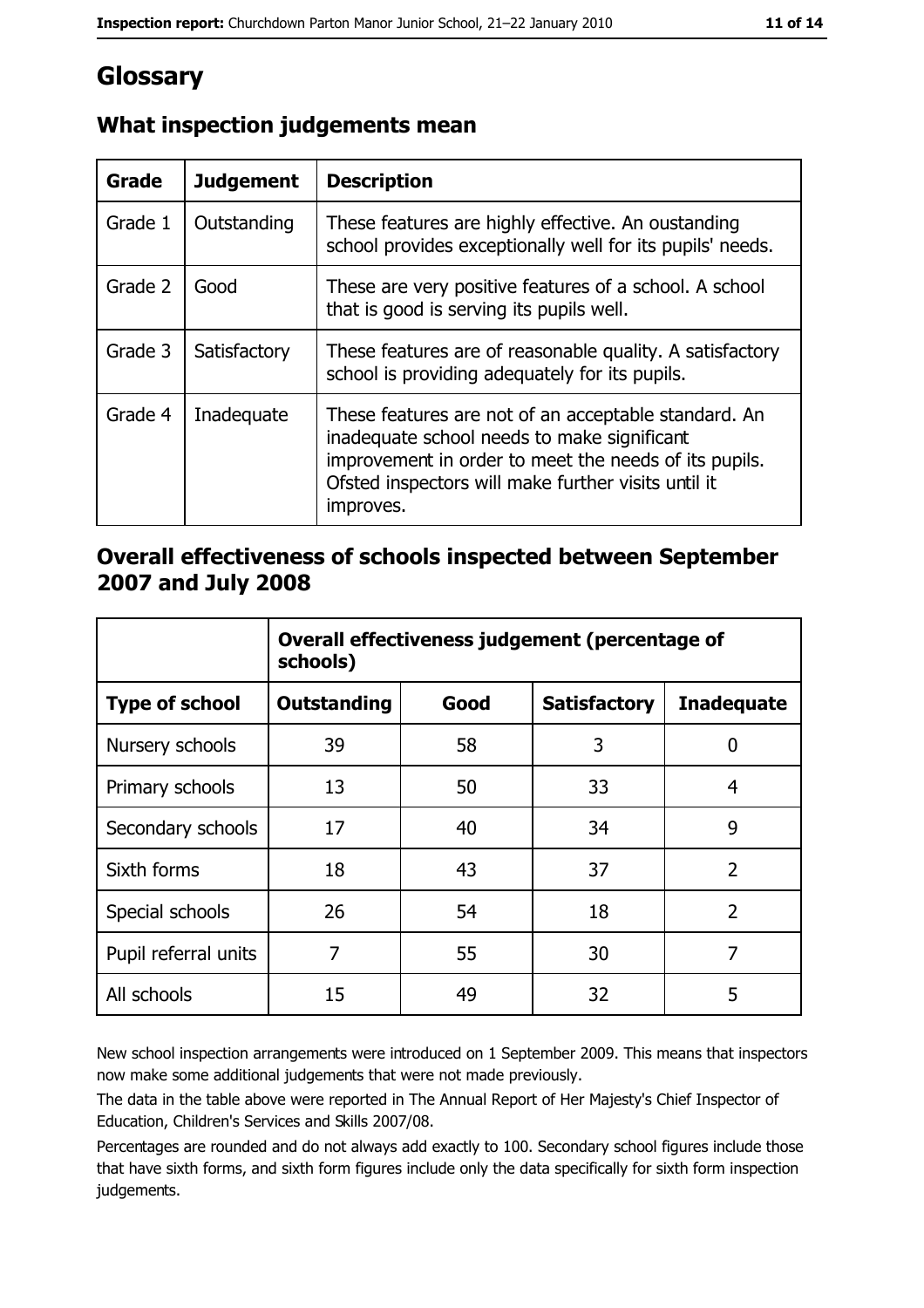# **Common terminology used by inspectors**

| Achievement:                  | the progress and success of a pupil in<br>their learning, development or training.                                                                                                                                                                                                                           |
|-------------------------------|--------------------------------------------------------------------------------------------------------------------------------------------------------------------------------------------------------------------------------------------------------------------------------------------------------------|
| Attainment:                   | the standard of the pupils' work shown by<br>test and examination results and in<br>lessons.                                                                                                                                                                                                                 |
| Capacity to improve:          | the proven ability of the school to<br>continue improving. Inspectors base this<br>judgement on what the school has<br>accomplished so far and on the quality of<br>its systems to maintain improvement.                                                                                                     |
| Leadership and management:    | the contribution of all the staff with<br>responsibilities, not just the headteacher,<br>to identifying priorities, directing and<br>motivating staff and running the school.                                                                                                                                |
| Learning:                     | how well pupils acquire knowledge,<br>develop their understanding, learn and<br>practise skills and are developing their<br>competence as learners.                                                                                                                                                          |
| <b>Overall effectiveness:</b> | inspectors form a judgement on a school's<br>overall effectiveness based on the findings<br>from their inspection of the school. The<br>following judgements, in particular,<br>influence what the overall effectiveness<br>judgement will be.                                                               |
|                               | The school's capacity for sustained<br>improvement.<br>Outcomes for individuals and groups<br>of pupils.<br>The quality of teaching.<br>The extent to which the curriculum<br>meets pupil's needs, including where<br>relevant, through partnerships.<br>The effectiveness of care, guidance<br>and support. |
| Progress:                     | the rate at which pupils are learning in<br>lessons and over longer periods of time. It<br>is often measured by comparing the<br>pupils' attainment at the end of a key<br>stage with their attainment when they<br>started.                                                                                 |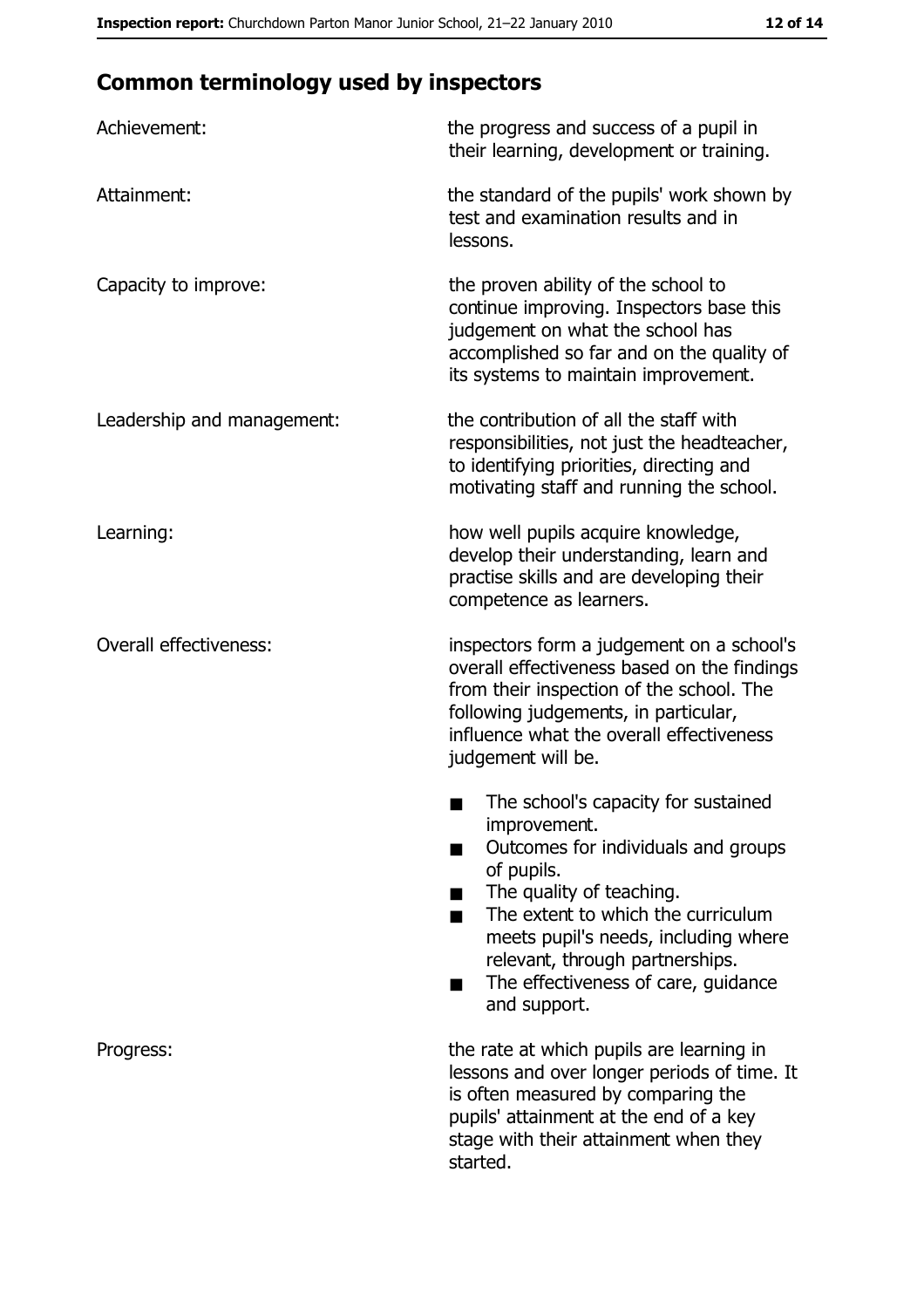This letter is provided for the school, parents and carers to share with their children. It describes Ofsted's main findings from the inspection of their school.



#### 25 January 2010

#### Dear Pupils

Inspection of Churchdown Parton Manor Junior School, Gloucester GL3 2DR

Thank you for making us welcome in your school and for talking with us so willingly. We thoroughly enjoyed joining you in lessons and seeing you at work. We think your school gives you a good education and some things are outstanding. This is what we particularly appreciated.

- You make good progress and achieve above-average standards in English and  $\blacksquare$ science by the end of Year 6.
- You are taught well and teachers plan an outstanding curriculum that gives you  $\blacksquare$ many exciting learning opportunities. You behave well in lessons.
- You have an excellent understanding of the importance of healthy eating and  $\blacksquare$ exercise.
- You carry out responsibilities such as being a school councillor or playground  $\blacksquare$ mediator, and this makes an outstanding contribution to the life of the school.
- You say you feel safe in school ' this is because all the adults do an outstanding job  $\blacksquare$ in looking after you and making sure that you are safe and get help whenever you need it.
- $\blacksquare$ The headteacher leads the school superbly and all the adults work well together to help the school to improve.

We have asked the school to do two things to help make things even better.

- $\blacksquare$ You need to think about whether you are achieving your targets in literacy and numeracy and teachers need to give you new targets as soon as you are ready. This will help you get better at numeracy in particular so that you reach higher standards.
- Teachers in Year 3 need to have some extra training so that these pupils' work in  $\blacksquare$ reading and writing carries on from what they were doing in the infant school.

We hope you will carry on enjoying learning and helping your teachers to make Churchdown Parton Manor Junior School to be an even better school.

Yours sincerely

Colin Lee

Lead inspector